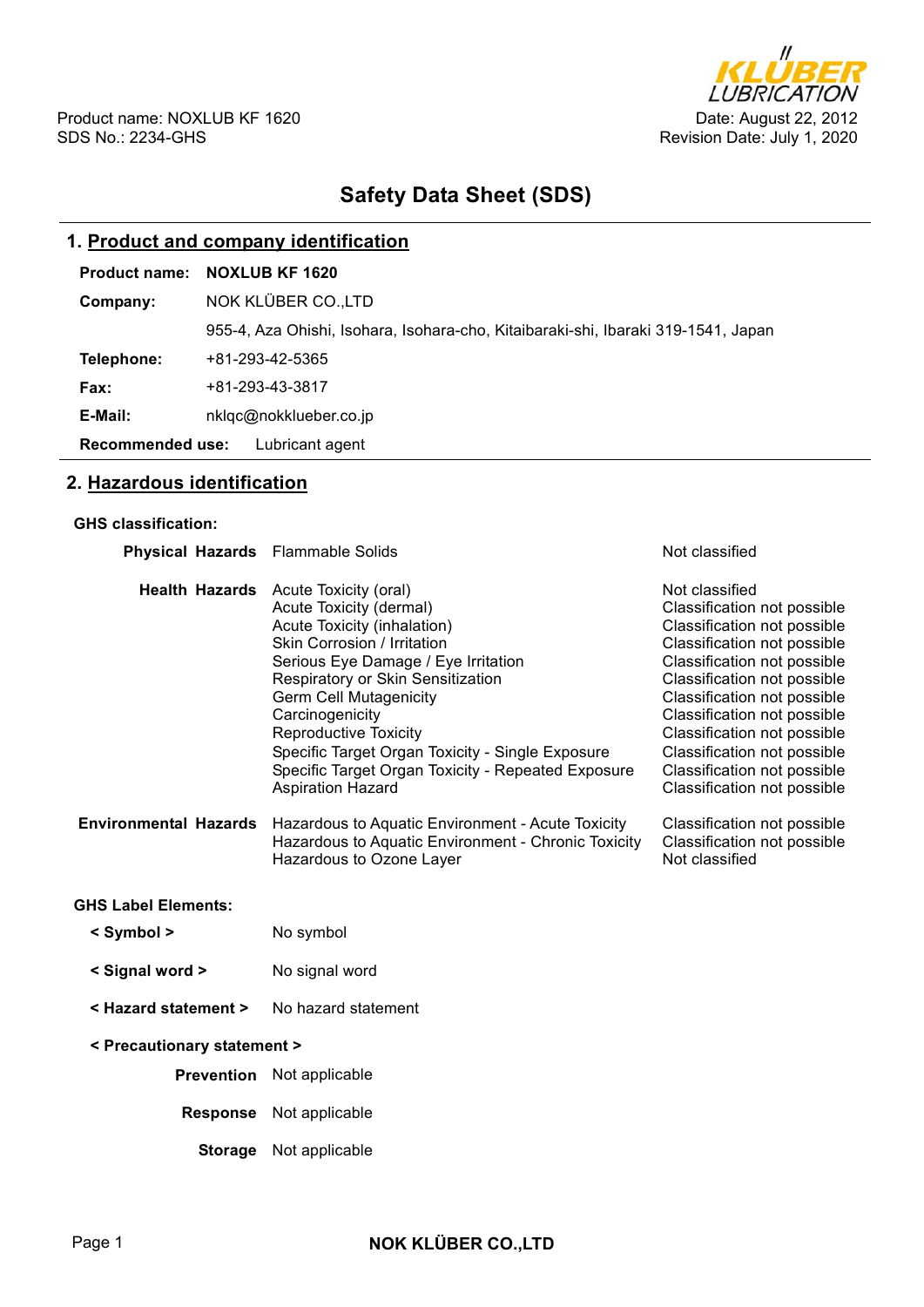

## **Disposal** Not applicable

**Other information:**  $>280^{\circ}$ C traces of fluorinated products

Some materials (e.g. titanium, aluminum or alloys of these materials) may cause lower decomposition temperatures.

Prolonged skin contact may cause skin irritation and/or dermatitis.

# **3. Composition/information on ingredients**

#### **Chemical names and synonyms:** Fluorinated lubricating grease

| <b>CAS No.</b> | <b>Components</b>       | <b>Value</b>             |
|----------------|-------------------------|--------------------------|
| Trade secrets  | Perfluoropolyether      | $\overline{\phantom{0}}$ |
| 9002-84-0      | Polytetrafluoroethylene | $\overline{\phantom{0}}$ |
| Trade secrets  | Additives               | $\overline{\phantom{0}}$ |
|                |                         |                          |
|                |                         |                          |

# **4. First aid measures**

### **After inhalation**

Remove victim to fresh air. If symptoms persist, call a physician.

### **After contact with skin**

Wash off with mild cleaners and plenty of water. If symptoms persist, call a physician.

#### **After contact with eyes**

Rinse with plenty of water. If symptoms persist, call a physician.

#### **After ingestion**

If large amounts are swallowed, do not induce vomiting. Obtain medical attention.

### **5. Fire-fighting measures**

#### **Suitable extinguishing media**

The product itself does not burn. Use extinguishing measures that are appropriate to local circumstances and the surrounding environment.

#### **Special hazards**

In case of fire the following can be released: traces of fluorinated products

### **Special protective equipment for firefighters**

Standard procedure for chemical fires.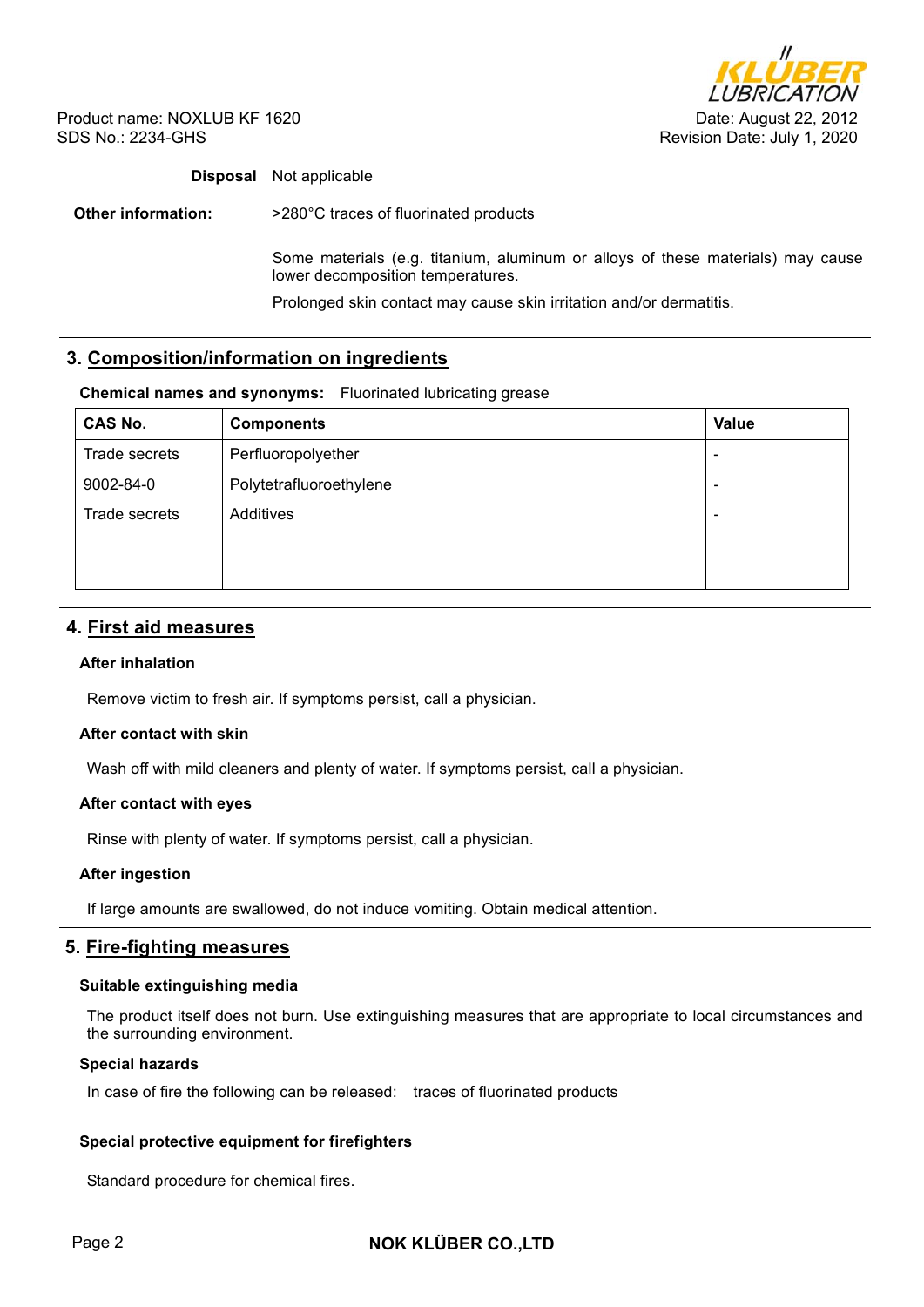

### **Additional information**

Water mist may be used to cool closed containers. In the event of the fire and/or explosion do not breathe fumes.

## **6. Accidental release measures**

#### **Personal precautions**

Not required

#### **Environmental precautions**

Do not flush into surface water or sanitary sewer system.

#### **Methods for cleaning up/taking up**

Use mechanical handling equipment. Dispose of absorbed material in accordance with the regulations.

# **7. Handling and storage**

#### **Handling**

#### **Advice on safe handling**

No special handling advice required.

### **Advice on protection against fire and explosion**

No special precautions required.

#### **Storage**

#### **Requirements on storage conditions**

Store at room temperature in the original container.

### **Incompatible materials**

Do not store together with food.

# **8. Exposure controls/personal protection**

#### **Additional advice on system design**

not applicable

#### **Ingredients and specific control parameters**

None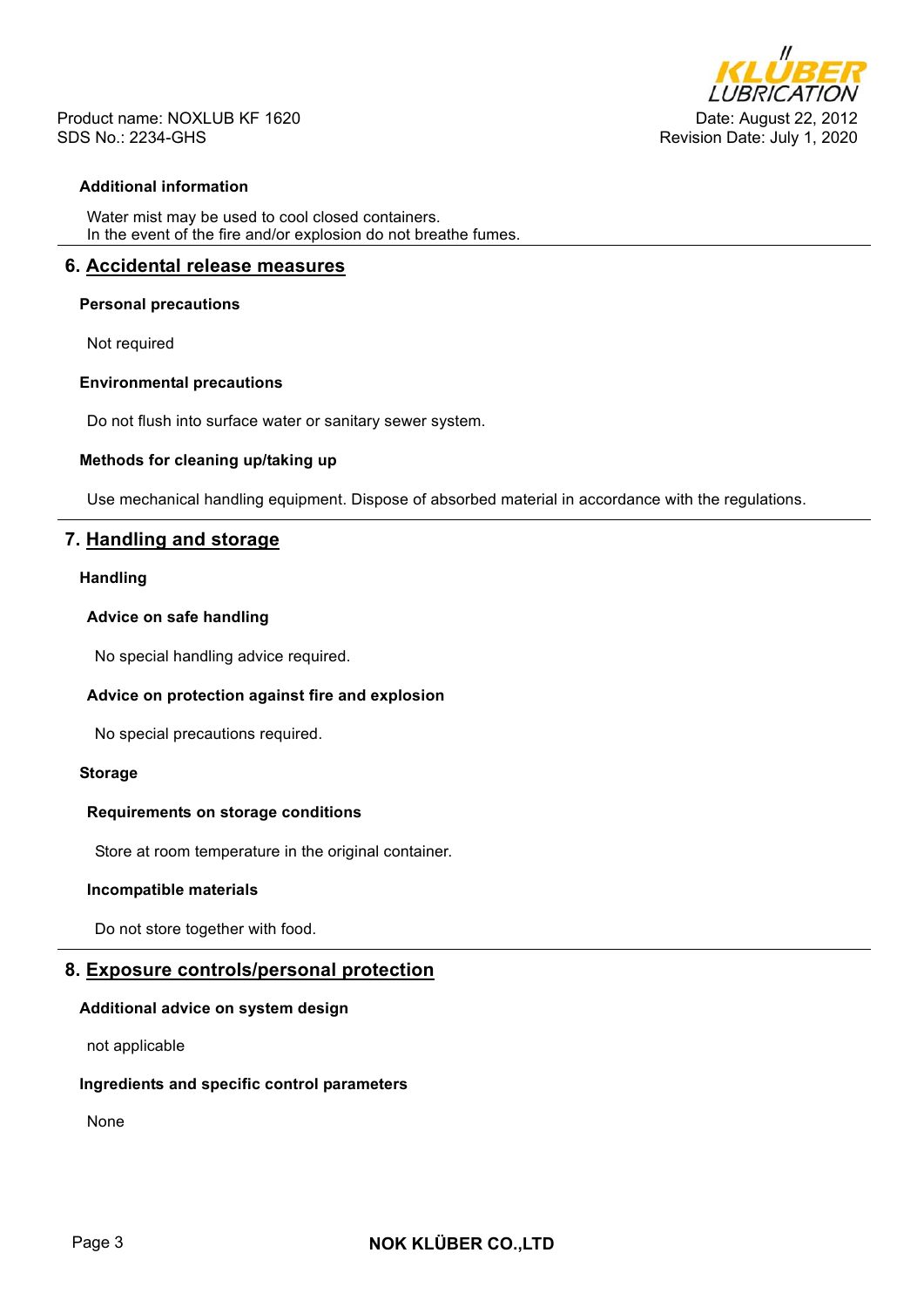

#### **Personal protective equipment**

#### **Respiratory protection**

No special protective equipment required.

#### **Hand protection**

Wear chemical-resistant gloves.

#### **Eye protection**

Wear safety glasses. Do not wear contact lenses when working with chemicals.

### **Body protection**

Wear clean, body-covering clothing to minimize dermal exposure.

### **General protection and hygiene measures**

Avoid prolonged and/or repeated contact with skin. Remove soiled or soaked clothing immediately. Clean skin thoroughly after work; apply skin cream. Keep away from tobacco products.

# **9. Physical and chemical properties**

| Form:                         | paste          |                                                  |
|-------------------------------|----------------|--------------------------------------------------|
| Color:                        | white          |                                                  |
| Odor:                         | none           |                                                  |
| <b>Density:</b>               |                | approx. $1.9$ g/cm <sup>3</sup> ,20 $^{\circ}$ C |
| pH:                           | not available  |                                                  |
| <b>Change in condition:</b>   | not available  |                                                  |
| <b>Boiling point:</b>         | not available  |                                                  |
| Flash point:                  | none           | $^{\circ}C$                                      |
| Ignition temperature:         | not applicable | $^{\circ}$ C                                     |
| Lower explosion limit:        | not applicable |                                                  |
| <b>Upper explosion limit:</b> | not applicable |                                                  |
| Vapor pressure:               | not applicable |                                                  |
| Vapor density:                | not available  |                                                  |
| <b>Water solubility:</b>      | insoluble      |                                                  |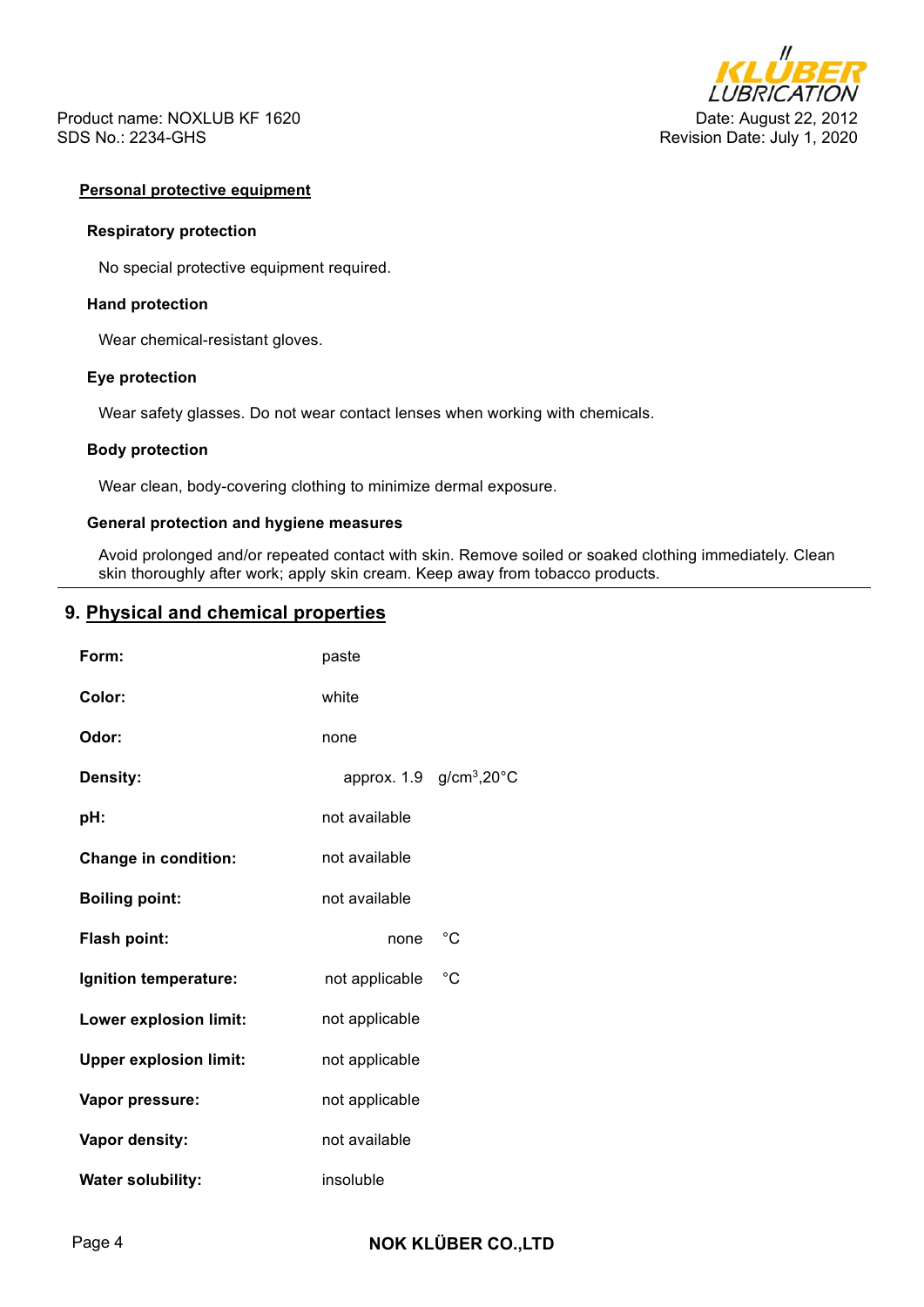

**Partition coefficient (n-octanol/water):** not available **Decomposition temperature:** not available

# **10. Stability and reactivity**

### **Stability**

Stable

**Conditions to avoid** 

None

#### **Materials to avoid**

Strong bases, alkali metals, alkaline earth metals, Lewis acids

### **Hazardous decomposition products**

>280°C traces of fluorinated products

#### **Additional information**

None

# **11. Toxicological information**

The toxicological data has been taken from products of similar composition.

| <b>Acute toxicity:</b>                 | No information                                                      |  |  |  |
|----------------------------------------|---------------------------------------------------------------------|--|--|--|
| <b>Skin Corrosion / Irritation:</b>    | Prolonged skin contact may cause skin irritation and/or dermatitis. |  |  |  |
| Eye Damage / Irritation:               | No information                                                      |  |  |  |
| <b>Sensitization:</b>                  | No information                                                      |  |  |  |
| <b>Germ Cell Mutagenicity:</b>         | No information                                                      |  |  |  |
| <b>Carcinogenicity:</b>                | No information                                                      |  |  |  |
| <b>Reproductive Toxicity:</b>          | No information                                                      |  |  |  |
| <b>Specific Target Organ Toxicity:</b> |                                                                     |  |  |  |
| Single Exposure No information         |                                                                     |  |  |  |
| Repeated Exposure No information       |                                                                     |  |  |  |
| <b>Aspiration Hazard:</b>              | No information                                                      |  |  |  |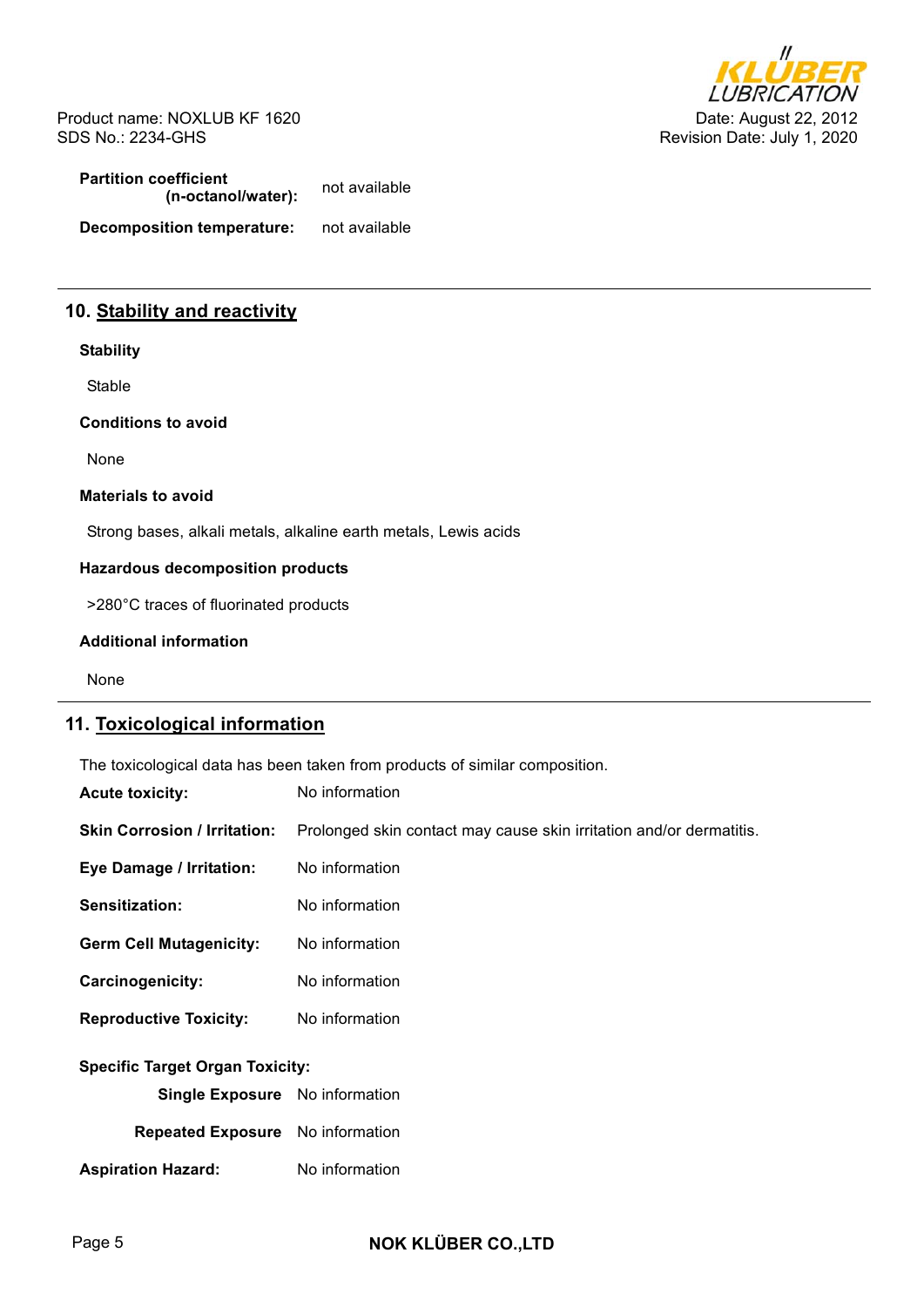

# **12. Ecological information**

#### **Information on elimination (persistence and degradability)**

Product is insoluble in water. May be separated out mechanically in purification plants.

### **Behavior in environmental compartments**

Ecological injuries are not known or expected under normal use.

# **Ecotoxic effects**

Aquatic toxicity is unlikely due to low solubility.

#### **Additional information**

Should not be released into the environment.

# **13. Disposal considerations**

This product can be incinerated when in compliance with local, state and federal regulations. This product contains halogen.

Offer rinsed packaging material to local recycling facilities.

# **14. Transport information**

#### **UN number:**

| not applicable<br><b>IATA</b> |  |
|-------------------------------|--|
|-------------------------------|--|

**IMDG** not applicable

#### **UN shipping name:**

- **IATA** not applicable
- **IMDG** not applicable

#### **UN class:**

- **IATA** not applicable
- **IMDG** not applicable

## **Packing group:**

- **IATA** not applicable
- **IMDG** not applicable
- **ERG No:** not applicable